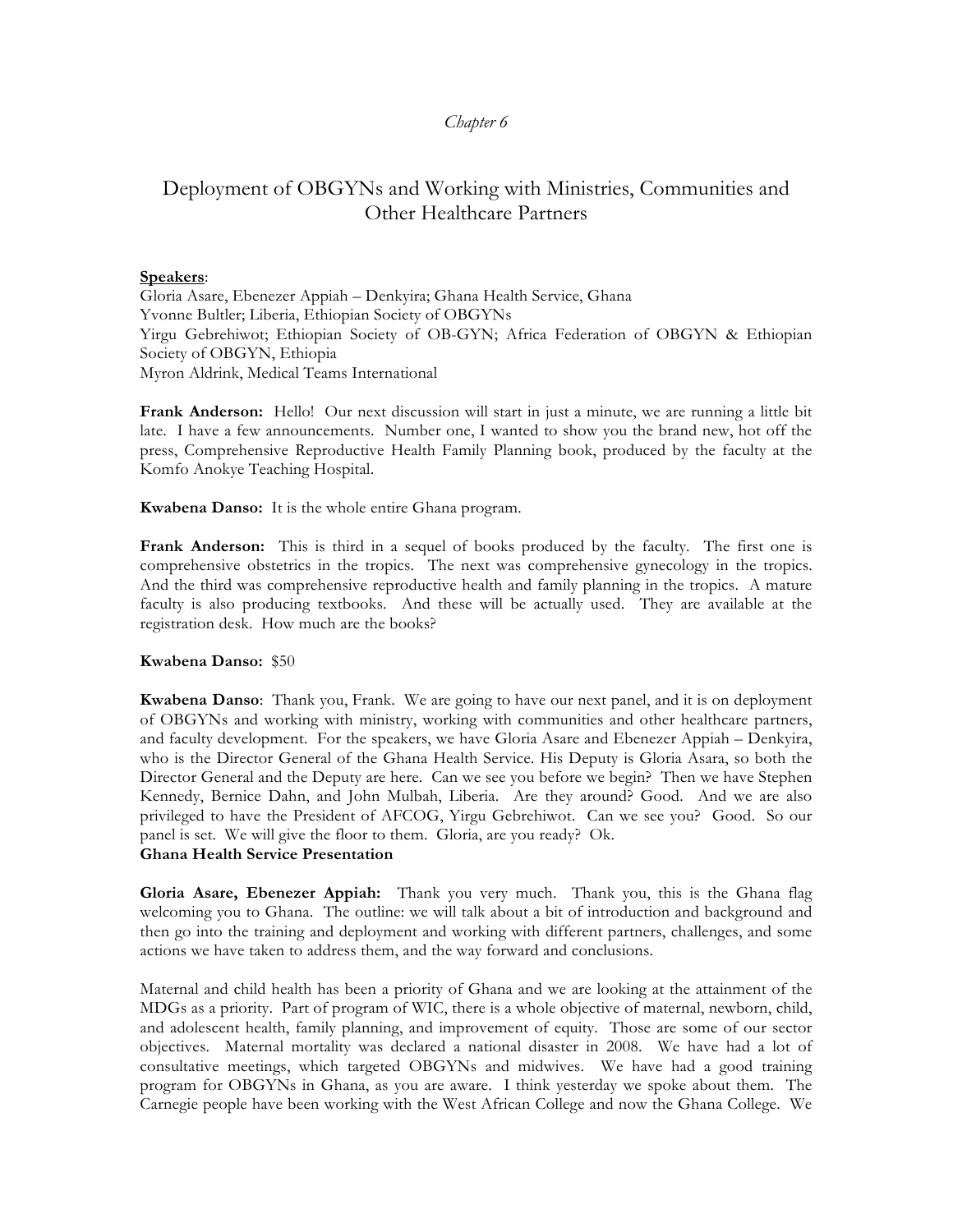have very good retention and high levels of training. We are working with the Ministry. The Ghana Health Service is an agency of the Ministry of Health. We are responsible for the public health services and we work in partnership with all stakeholders, like the teaching hospitals, mission, and the quasi-government hospitals, which are like the MINES, and the Military and Police Hospitals, with some NGOs, civil society organizations, and development partners. We do that to implement the health sector policies and strategies. The Ministry of Health agencies include the teaching hospitals and regulatory bodies such as the Medical and Dental Council and the Nursing and Midwifery Council. The Ministry of Health again provides the policy and the strategy direction for the health sector.

In the Ministry of Health, we have a human resources division, which is responsible for pre-service training and professional postgraduate training with the Ministry of Education. When it comes to the postgraduate training of doctors, it is with the Ghana College of Physicians and Surgeons. The Ministry of Health has also supported the training of OBGYNs in the past. There is a lot of support from the government and now it is left to the Ministry of Health budget. Now we have less money so there is a lot of rationing sort of going on. So the Ministry of Health actually supports the training of the endangered disciplines. They put money down for the endangered disciplines like psychiatry, lab medicine, etc. The agencies like the Ghana the Health Service and the teaching hospitals support their residents and those who do not have support, support themselves.

When the training is over, the ministry constitutes a committee that distributes the graduates among the agencies, like the teaching hospitals, the Ghana Health Service, the Christian Health Association of Ghana and Mission Hospitals. We all have quotas, and the quotas change. When they are given to us, the Ghana Health Service posts our specialists. The teaching hospitals deal with their own specialists and we post our specialist and other staff to the regions and the districts. In Ghana we have 10 regions and 216 districts. Under the districts we have sub-districts, which our communities. Those who want to go to the quasi-government facilities do so by resigning from the Ghana Health Sector or they go on secondment.

Yesterday, I picked some slides from Frank's presentation so maybe you can take them from memory. He had a slide showing the cumulative number of trained OBGYN specialists in Ghana, from when we were using just the West African College to 2008 when the Ghana College graduates also came on board. The numbers just keep increasing. There is also a map of Ghana showing where most of the obstetricians can be found. They are concentrated in the greater Accra and the Ashanti regions where we had two major teaching hospitals and also in the Tamale teaching hospital in Tamale there is a concentration coming up. And then we have some in some other regions like the Eastern region, the Western region, and other places.

I have a slide here on the number and ratio of selected health workers currently working in facilities per 200,000 population. This was taken from the National Emergency Obstetric and Newborn Care Assessment in 2010. We had a national one where we went to all facilities make at least five deliveries in a month. We did an assessment, and we saw the obstetricians and gynecologists in Ghana in those facilities, which was almost all facilities that deal with deliveries. We have 279 obstetrician gynecologists in total. What we think we need is at least 459; that is what the service providers in the managers said they needed. So, we have got a gap there. That gap represents two obstetricians per 200,000 population, and we want to have at least four obstetricians per 200,000 population. The distribution of OBGYNs by facility type facility type is also in the report.

This is what I just spoke about, that we did an assessment. I've circled the OBGYNs. You can see that there are not too many if you look at other service providers that we have. That is a number, and that is the ratio, which is showing that we still have a gap. They are distributed in the facilities. About 11% are in the teaching hospitals, 9% are in the regional hospitals, and 80% are in the district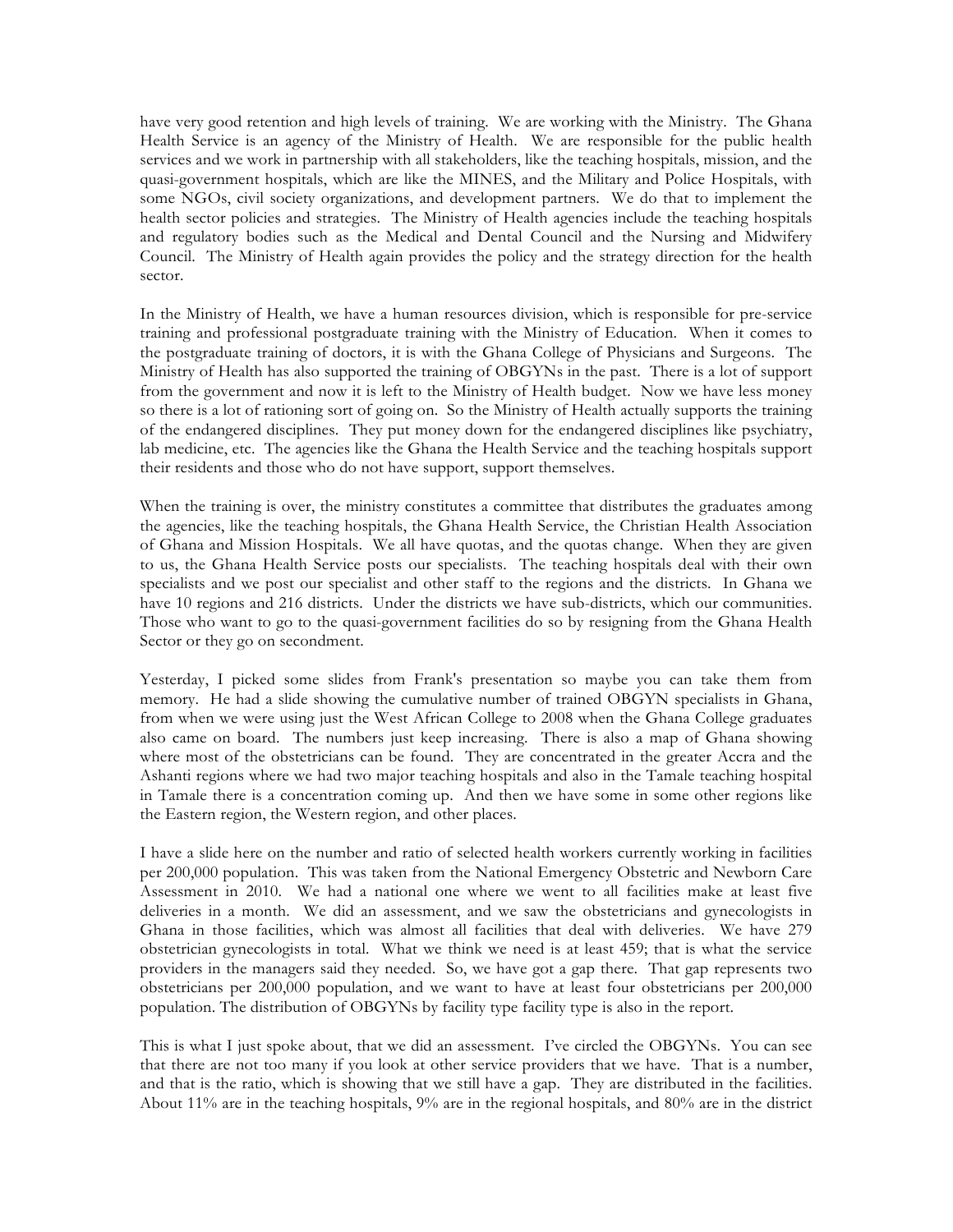or other hospitals, and these include private facilities. Forty percent are in the government facilities. Eight percent are in the religious or mission hospitals and 52% are in the private, for-profit sector.

The northern region does not even have one OBGYN in the Ghana Health Service. There are few obstetricians in the teaching hospital, but this graph does not include the teaching hospitals. So in total there are 55, and even the one in the upper West has gone to school. There is no obstetrician in the upper West region as we speak. Depending on the size of the hospital, we are supposed to have one to four in the smallest district hospitals and between four and six, and six and seven in the bigger district hospitals. In the regional hospitals we expect to have five to fourteen obstetricians in the hospital. We're still working on our staffing norms; this is a draft from the Ghana Health Service.

So we had been talking about communities. The Ghana Health Service exists primarily to ensure the health of Ghanaians and provide quality healthcare to all people living in Ghana. So everybody here, we are concerned about you. It is not only Ghanaians. So we have a cardinal goal to bridge all geographical barriers as much as possible. Things that prevent people from but accessing health services when needed. We have what you call the Community-Based Health Planning and Services Strategy (CHPS), and in this we are expanding this throughout the country. We place a community health officer or a community health nurse – a few of them have midwifery skills – in the community to do house-to-house visits and to provide services to the community and link them to the facilities. CHPS is bringing services to the doorsteps and also ensuring that the communities play their role and that we plan with them and they own their own health and contribute to this. Maternal, newborn, and child health, and family planning are all major parts of the CHPS operations.

We partner with the district assemblies. This has increased community participation and has increased in the CHPS zones. There is continuous production and availability of community health officers and nurses. We have zoned the country and we are improving what we call functional CHPS.

CHPS can be based in a compound that is very remote. You just have to put a compound in and the person will live there. We don't have to wait for compounds. Even in the urban areas we deploy people to the communities. So that is what we call functional CHPS. If you look here, this is a general doctor-population ratio of all doctors. It has been 1: 11,929 in 2009, and then it improved in 2011, and then went a little worse again in 2012. But when you look at CHPS, we are increasing in functional CHPS. Between 2011 and 2012 we increased the functional CHPS by 551.

We work with other healthcare partners. The OBGYNs, midwives, pediatricians need to work closely together with anesthetists and everybody else. We see that the work of anesthetists is also very important and the physicians. Teamwork should be at all places. It takes a lot of good teamwork to actually save lives. The Ghana Health Service works with Mission hospitals, quasigovernment hospitals, and private providers, even though we don't do too much for the private providers because of some lack of funding. We need to do better - all of us.

We also work with professional bodies. We have something called Evidence for Action, which is an advocacy movement for MDG 5. We just last year launched Maternal and Newborn Health Professional Society, which includes the Society of Obstetricians and Gynecologists in Ghana, the Pediatric Society, and Midwifery Associations and this is being spearheaded by the School of Public Health.

We also have traditional and faith-based health providers that we have to sometimes contend with because they do things sometimes very differently from us. Some of our major challenges are that we have inadequate numbers and in inequitable distribution of staff. The factors for that are both within and outside of the control of the health sector. Not all of it is within our control.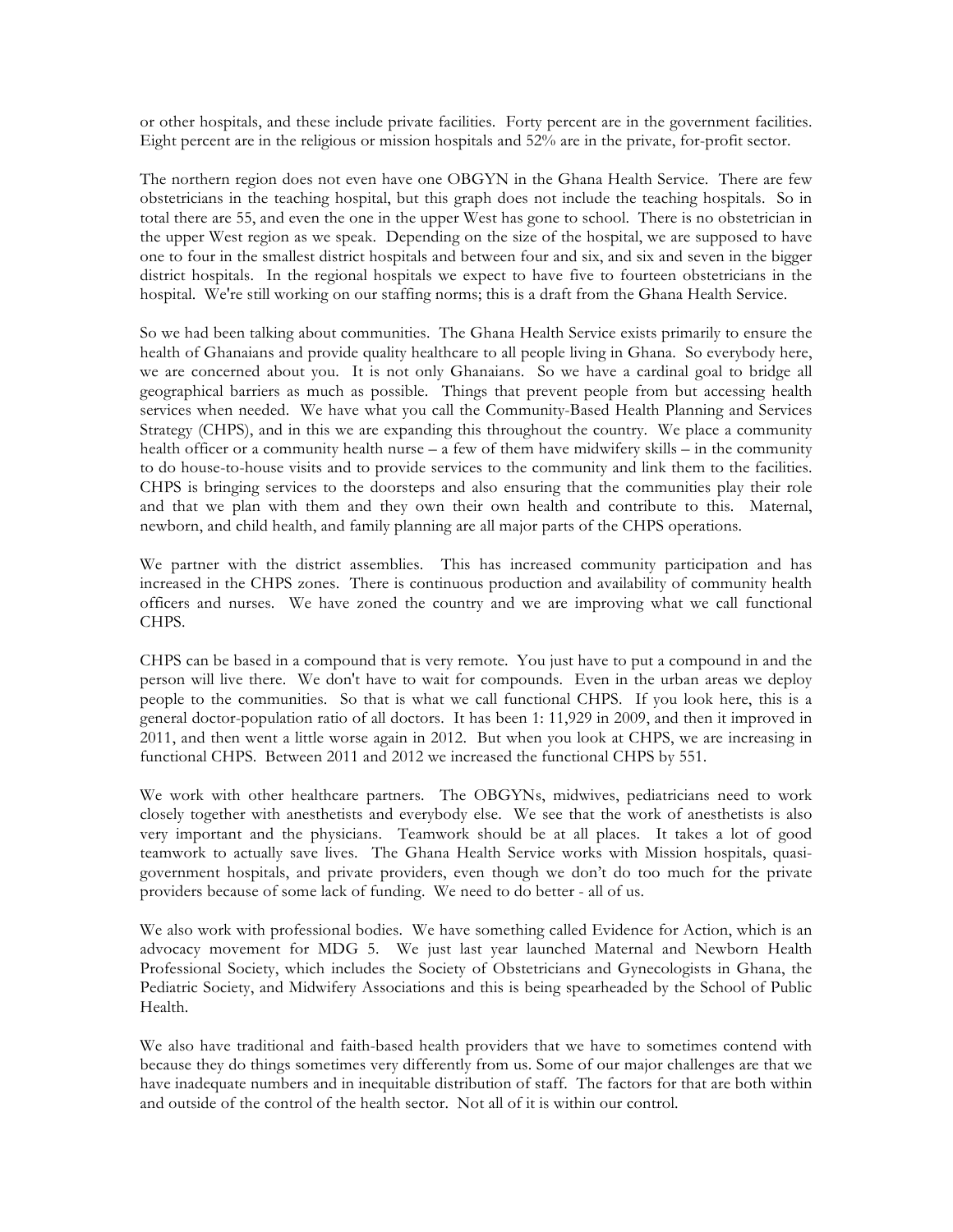The specialists are concentrated in the teaching hospitals and we have inadequate medical officers and general practitioners who otherwise would bridge in the gap. We have inadequate support for family planning, reproductive health, and community work among some of our obstetricians. There is inadequate multi-sectoral engagement in health. The measures we have taken to address them is this training and retention.

We are very happy that the trained OBGYNs have stayed in the country and are contributing a lot. We need policies and innovative strategies to attract service providers to the underserved areas and address some of the non-health factors by working with the district assemblies in others. We need to improve the quota of specialists to the Ghana Health Service, and we are working with the Ministry on that. To strengthen the collaboration with the teaching hospitals, we are doing a lot of that under the MDG acceleration framework. To improve private sector participation in multisectoral response and strengthen engagement with professional associations.

Some doctors have persistently refused to post to the relatively poor and low resource regions of Ghana. But we see that although the doctor to population ratio for the Ashanti and greater Accra regions look to be good, about 50% of those are in teaching hospitals. We need more consideration and commitment to explore sustainable strategies to improve doctors and midwives.

Our way forward is to strengthen and foster the involvement of OBGYNs and pediatricians in service delivery. We say that they should have select areas and own them, so they have to zone the areas where they are working – the communities and the districts – and work with them. So that the society and the communities we need to fill their presence in support. The MGD 5 acceleration framework is doing that with the teaching hospitals. We want to build capacity and support referral and referring facilities and also towards decentralizing training. We need a lot of mentoring, coaching, and improved monitoring and supervision.

Other goals are to strengthen teamwork and task sharing, strengthen and implement e-health, develop feasible policies for staff distribution, and disseminate the best practices. We do not intend to leave the private sector behind. We need to find ways to work with them. In conclusion, this is a good strategy, to have the 1000+ OBGYNs and their deployment is very important and should be linked to the communities. There should be support for innovation and other aspects in this program. The Ghana Health Service is happy to partner and to make this a success and have a real impact in Ghana and the other countries. We thank you for your attention.

**Kwabena Danso**: Thank you. We will follow the next presentation from Dr. Mulbah and his team. With permission, the Director General has then told me that he has been called by Chief Director of the Ministry of Health, so we will give him the opportunity to make his comments and then his deputy will still be with us.

**Ebenezer Appiah – Denkyira**: Thank you very much. I'm sorry for leaving you midstream. But the presentation is real. In Ghana we are making sure that obstetricians, apart from the institutions that they are in, will mentor other additional districts because they cast shadows downwards. It is important for them to create a real effect of excellence where they are, then invite the institutions around them, who will refer to them, and coach them in what they're supposed to be doing. We expect them to also go down there and train and coach with the maternal, therefore it is clinical or conduct research assessment. That would be the job of the obstetrician. They are also responsible to ensure everyone has the lowest level they give us, added to the messages that we give to the general public.

We are trying to ensure that every pregnant woman in Ghana and baby born is followed up and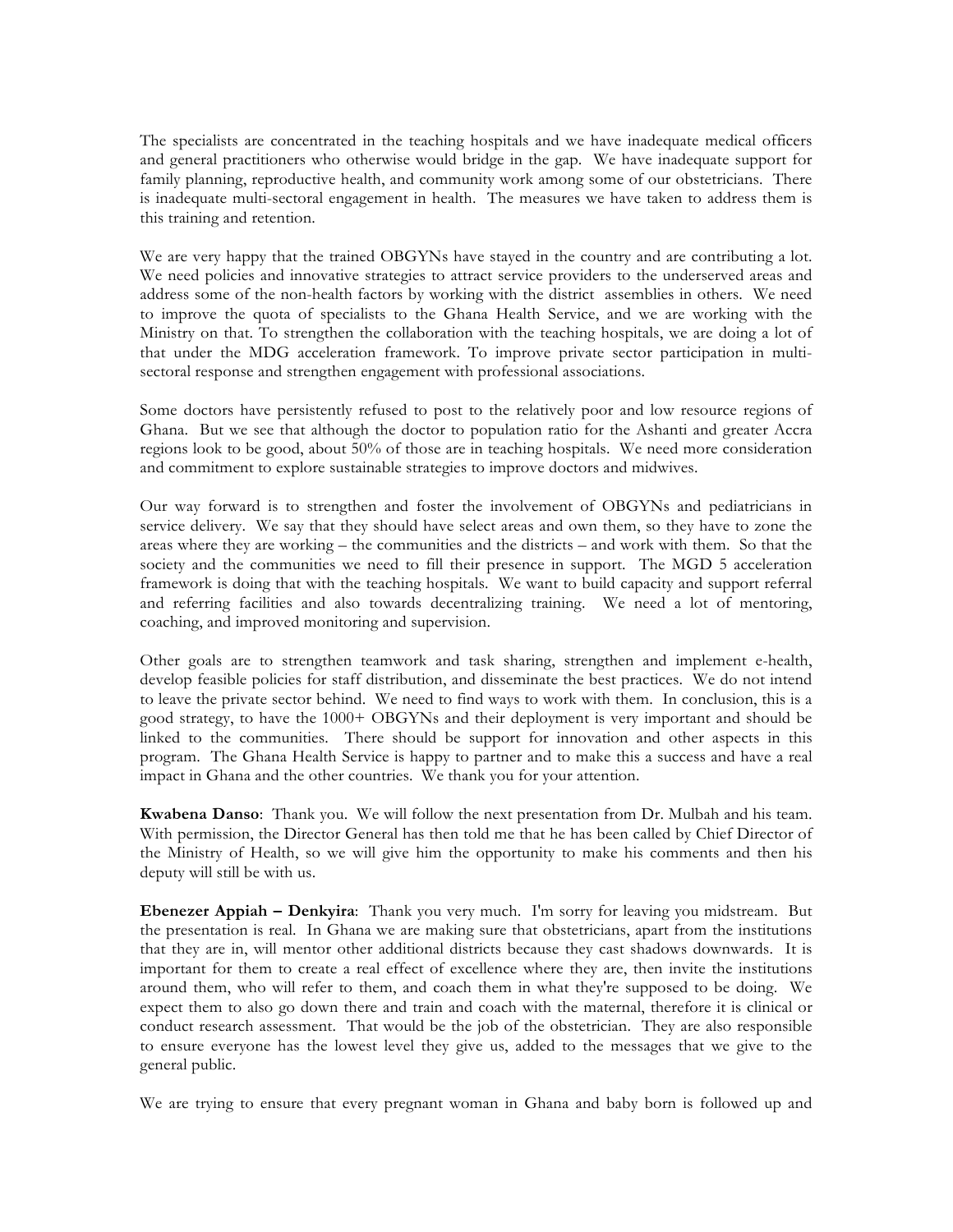linked to the next level of care. At the highest point is the obstetrician. We will challenge obstetricians to ensure that there should be district-wide zero maternal mortality. And I'll give them all the necessary support to be able to do that. This program is very important to us, and we will be following it with keen interest. Thank you very much.

**Kwabena Danso**: Thank you and with this I think we will say goodbye to the Director General. And now, Dr. Mulbah.

### **Liberia Team Presentation on Deployment and Capacity Building**

**Yvonne Butler:** Hopefully, I am a prettier version of Dr. Mulbah. I am Yvonne Butler, and I am one of the assistant professors in the Baylor College of Medicine, Global Women's Health Program. I will be speaking on behalf of our team here, Dr. Stephen Kennedy and Dr. John Mulbah, and of course in the back, our esteemed Deputy Minister, Dr. Bernice Dahn. Before we start there is a silent partner who is sitting who I would really like to acknowledge. Dr. Susan Raine is the head of our Global Women's Health department and she actually supports me and allows me to be full-time faculty in Liberia. And my former Fellowship Director, Dr. Ben Chi, who was really great as a mentor and pushing me to explore whatever it is that I wanted to do in global health.

So we have three main objectives. I'm not going to take too much time on the context and guiding principles. You've heard a lot about this already. I'll try to focus most of this presentation on a roadmap for deployment and capacity building. I always like to start with the context and the reality is that women are dying to give life across sub-Saharan Africa. This was a picture taken in Liberia in 2006 by a Pulitzer Prize contestant. You all know about the Civil War and you know that there were lives lost, people internally and externally displaced, the country's infrastructure destroyed, and for our purposes here, the gains in maternal health prior to the Civil War were all reversed. So as you can see, Liberia's maternal mortality ratio trend in 1986 prior to the war was about 260 per 100,000 live births. There still needed to be major improvements, but we were heading there. At the height of the Civil War, the maternal mortality ratio had increased to 1900 per 100,000 live births. It currently stands – 2010 was the last date I have from the World Health Organization – at 770 per 100,000 live births. Now there have been some gains in improving this, but the reality of it is that we have a long way to go.

Liberia has the 8th highest maternal mortality ratio in the world and the 17th highest infant mortality ratio in the world. I'm not going to go over this again, but this is just a notation that the Liberian Demographic Health Survey, the last published one in 2007, placed the MMR at actually 994 per 100,000 live births. When you look at why the MMR is so high you find that there are a lot of different reasons. There are not enough skilled providers (this is again old data from 2007) but only 46% of Liberian mothers received any kind of assistance during their childbirth, and this is any kind of skilled provider assistance, not necessarily an OBGYN, but could be a midwife or trained professional in obstetric care.

What is interesting is that if you look at the residential distribution of Liberia, the vast majority of the population actually lives in a capital city. So you would think that access to health would be much easier and more available. Regarding our physician workforce capacity, the reality of it is that Liberia needs a lot of physicians. The Ministry of Health And Social Welfare estimates that we need 893 additional residents to cover the current unmet need of Liberia.

So now given that context let me just focus on a bit on what our current guiding principles are. Our healthcare system is structured in a decentralized fashion, so at the most local level you have community health workers, followed by community clinics. Community clinics refer up to health centers, and the health centers you have a variety of trained cadres: physician assistants and nurses.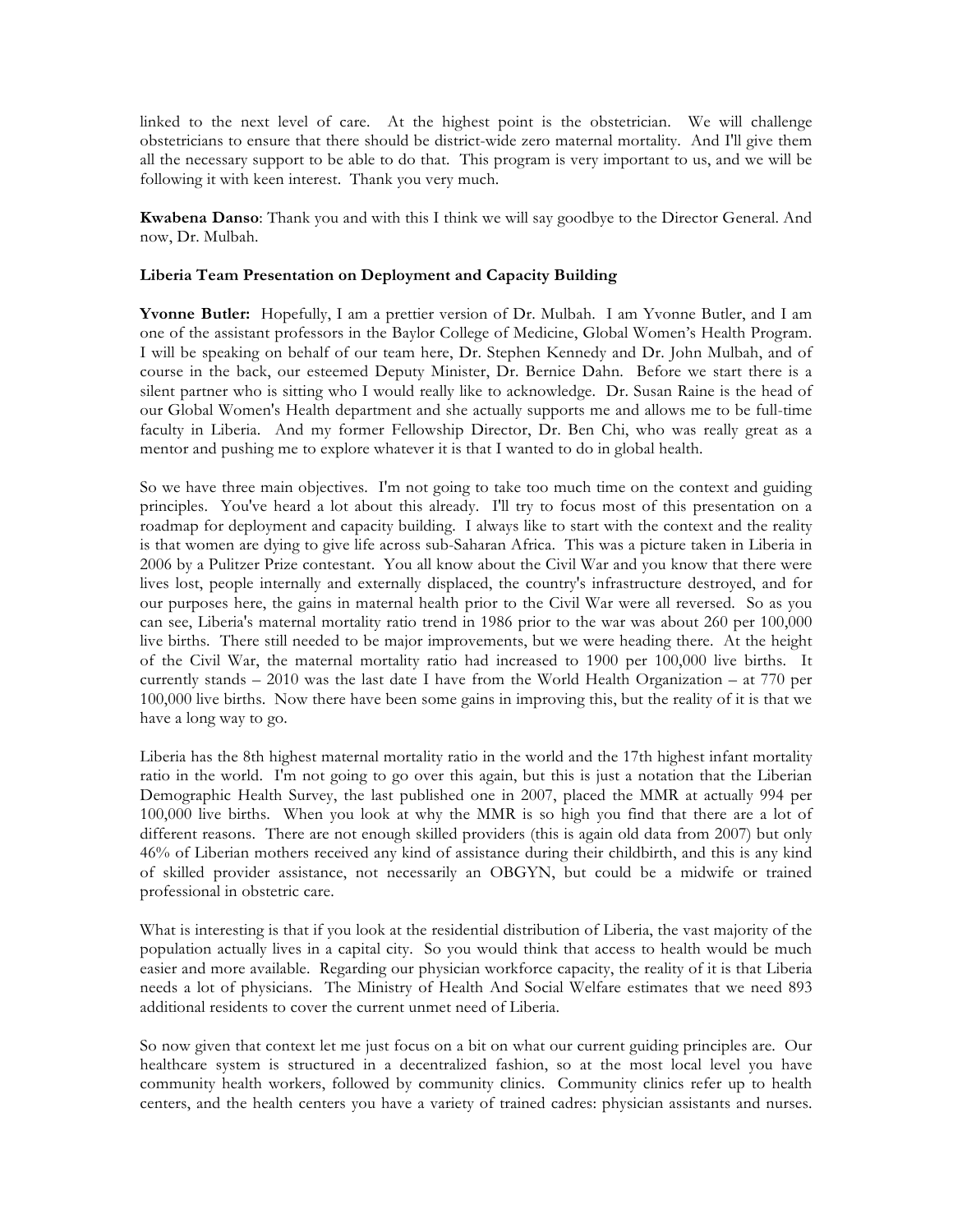Health centers refer up to county hospitals, and county hospitals currently refer up to the national referral hospital in Liberia, which is currently the John F. Kennedy Medical Center. Our OBGYN educational structure first occurs at the University of Liberia, A.M Dogliotti School of Medicine. Licensing occurs through the Liberian Medical and Dental Council. And, of course, now we have the newly established Liberia College of Physicians and Surgeons, where our postgraduate program currently resides.

Again, this is already been reviewed so there is no need to go over it, but just to mention that the Ministry of Health has really been instrumental in making sure that this program was formed, created, and has funding. There are a variety of established licensing and professional agencies in addition to the Council, which provides your licensing. There is the West African College of Physicians and Surgeons, Liberia Chapter, which is now playing a key role in CME and continued faculty support, as well as the A.M. Dogliotti College of Medicine, which provides continued assistance especially during our first year.

Now on to why we are here, our deployment and capacity building. This is a really important quote from one of our current residents who was asked whether or not he could possibly see himself leaving the country once he was trained in Liberia and practicing in perhaps more lucrative places like Ghana or Nigeria. His response was, "When the bullets and bombs were raging night and day, we chose to stay. So why would I leave now? I plan to one day take on your role, so we can continue this process." I think that is really powerful and tells you that we are really on to something here.

The postgraduate program recently started in October 2013. There are four specialties, OBGYN, pediatrics, surgery, and internal medicine. There are four to five residents per specialty. Our curriculum is based on a Harmonized Ghana and WAHO model. Our residents, which for the OBGYN department we have five, will rotate amongst seven hospitals. There is a reliance on a variety of both local, sub-regional, and foreign professionals. There's funding from the World Bank, the Liberian Government, and WAHO. We are currently looking at other sources of funding, and of course there is an additional pathway for our residents to become certified with the West African College of Surgeons.

There are multiple regional and international partners. In addition to the West African Health Organization (WAHO) and our Ghana College of Physicians and Surgeons here, there is a West African College of Physicians and Surgeons, there are a variety of academic institutions, and there are also opportunities to expand and establish partnerships. The current chair Dr. Mulbah has done an awesome job in mobilizing his current resources. He heads the fistula program that provides a pathway for our residents to gain fistula surgery training. He also loves the University of Michigan, I have to put that there. He did come in with a maize and blue tie. I'm just saying.

What are we doing regarding faculty involvement? One of the interesting things that happened is that once we started this program, there was a reinvigorating concept regarding mandatory CME. Previously physicians were licensed, and their license would be renewed, but there really was not a structured step that states that they need to have a certain number of credit hours as a professional to maintain you license. So this is hopefully currently on the way. There are of course many research opportunities locally, sub-regionally, and internationally. There is faculty consultation. There are many times as a junior faculty when I may have an ultrasound or even a surgical pathology specimen that'll take a picture and send it over to Susan and say, "Please send it out and let me know what you all think." It is amazing, right? We, of course, get our patients consent, but it is really a way of having this electronic consultation. This also happens on the local level, where our private partners are now calling and saying, "Hey, I heard you guys have an OBGYN here. We have this question and we would usually handle it this way, but what do you think?"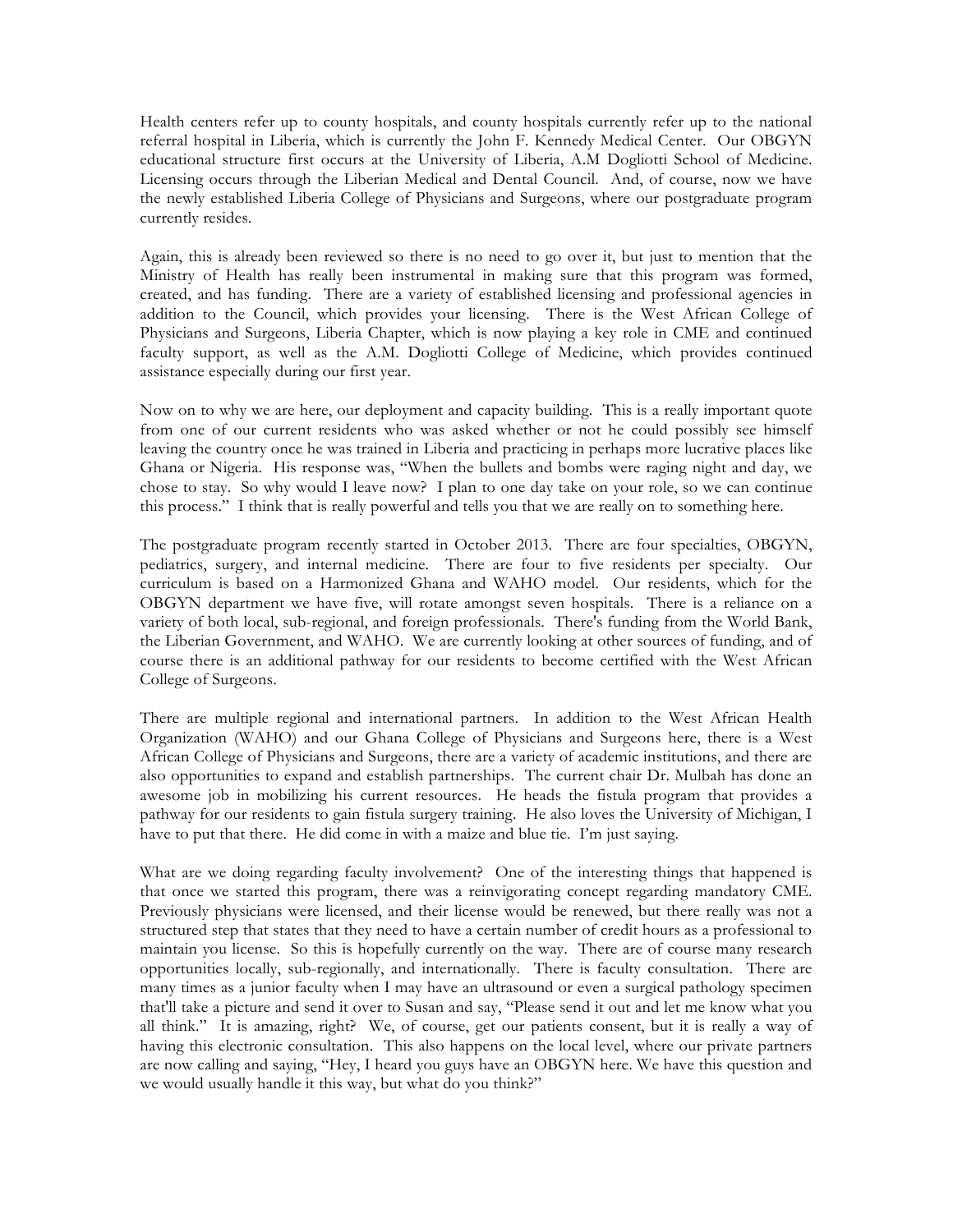Interestingly, one of our midwives recently said to me, "Doc, it seems like you guys are now all into these postgraduate things. What about us? What are you going to do about us?" This is exciting because it really means that people are buying into this idea that you have to have this academic stimulating environment, we are not just practicing to be practicing but it is actually based on sound evidence-based medicine.

There is a supportive faculty development through a number of avenues. The West African health organization supports exchanges for faculty development and there is also opportunities for international exchanges with various academic institutions abroad. There are plans for additional faculty support from various academic partners as well. So now rather than any one saying, "You know I heard about Liberia and I really want to help, let's fly down there and do something for two weeks," now there is a process where you have to contact the postgraduate program as a visiting faculty. There is now this process that is streamlines so you actually get good continued support and not necessarily the run-of-the-mill, mission, type of support.

Our community development is also growing and the postgraduate program was built on this rotational structure that allows communities to access medical services based on evidence-based medicine. So what does that mean? It means that our residents are deployed into our more rural sites, they will then start to institute the concept of protocol and evidence-based care, rather than just practicing as they previously did. Other areas are also gaining access to additional training support, including maternal mortality awareness, emergency obstetric training, as well as implementation of various protocols.

That's it. Again, thank you and I'll give the microphone to Dr. Kennedy to see if he has any words.

**Stephen Kennedy**: Actually there is nothing else to say, but we do appreciate the time you took to listen to our presentation. We just wanted you to know that the Liberian program just started officially about 3-4 months ago. There is a lot of potential and we also are open to secondary partnerships and expansion, as she communicated. The ultimate goal is to strengthen the health system and also train and deploy manpower to meet the needs of the population of the country. Thank you.

**Kwabena Danso**: Thank you and I would congratulate you for taking the first step to start. A journey of a thousand miles, they say, starts with one step. So congratulations. So now we have Yirgu to talk to us.

## **Ethiopian Society of OB-GYN**

**Yirgu Gebrehiwot:** Good afternoon. I am going to make a presentation based on the perspective of the Ethiopian Society of Obstetricians and Gynecologists, and what is really happening in Ethiopia. Postgraduate training in Ethiopia started about thirty-two years ago. Currently we have seven medical colleges or institutions that are conducting postgraduate training in obstetrics and gynecology at one or the other labor. The Ethiopian Society of Obstetricians and Gynecologists was established twenty-two years ago. There is a ten-year difference between the first postgraduate training in the country and the establishment of the Ethiopian society. Much of the impetus to establish a society came following the 1987 meeting on safe motherhood in Nairobi Kenya, when the famous statement, "Where is 'M' in MCH," was really articulated. The maternal health has been really been a missing element in maternal and child health. The whole purpose of establishing the society, which by then was around 70 or obstetricians, was to address the huge unmet need in terms of maternal health and the very high maternal mortality that was prevailing at the time. The mission and the vision stated was that ESOG or the Ethiopian Society would be collaborating with all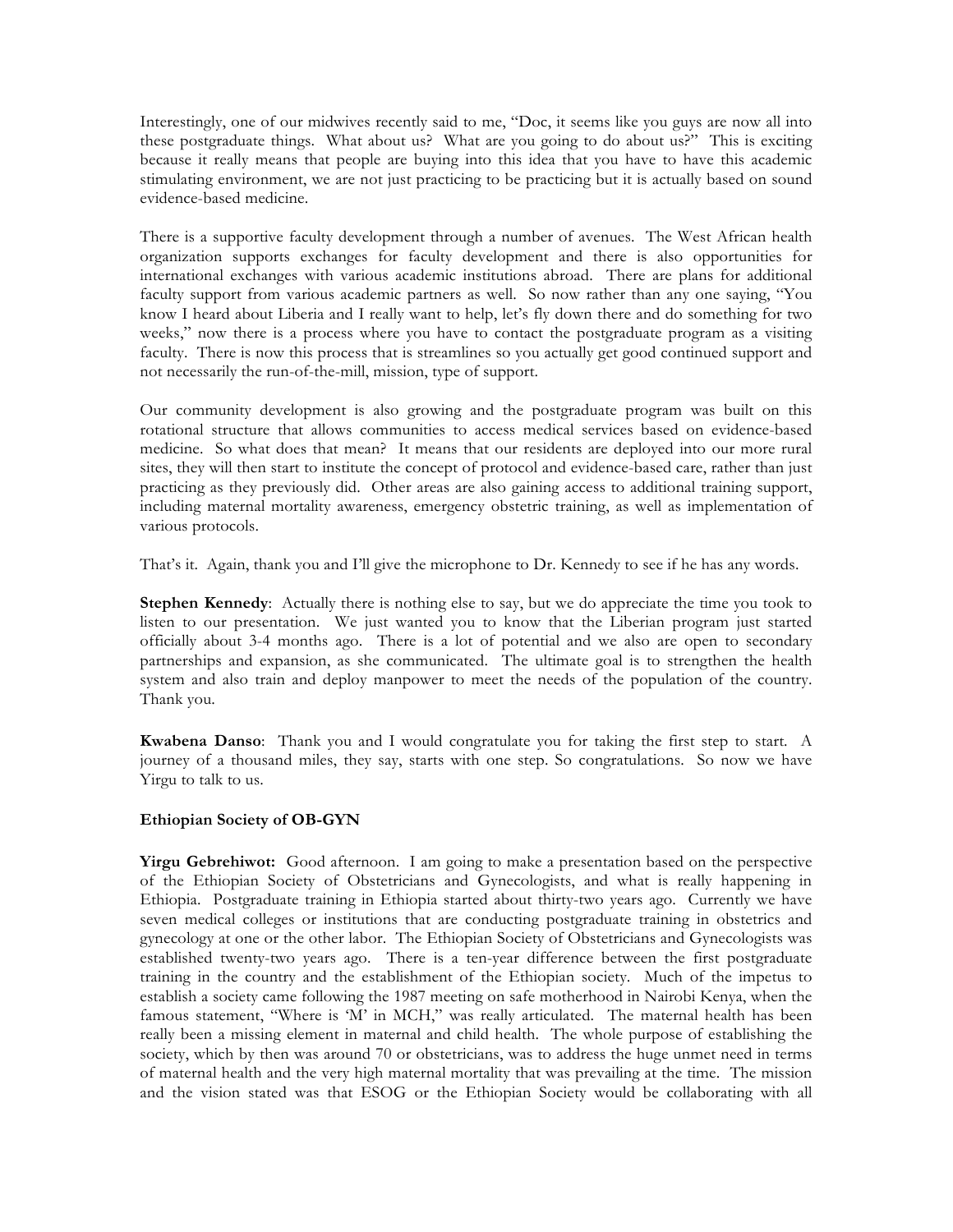stakeholders relevant in the country in order to address the huge maternal mortality.

Currently the Society has one central office and has got seven chapters throughout the country. ESOG is partnering with a number of institutions, but the lead institutions are as follows: the first one is the Federal Ministry of Health, we are collaborating with the H4 Group, the UNFPA, the WHO, UNICEF, the World Bank, we are also doing CDC and other international NGOs. The other partners are the FIGO; we are collaborating with the University of Michigan, with Emory University, and also with the German Society of Obstetricians and Gynecologists. We have been quite active in the area of maternal health on a number of pointers, but because the area under discussion is what we are doing with the Ministry and with communities as a professional association, I'll try to cite some important examples.

Nationally, I would say that ESOG is a very important partner of the Federal Ministry of Health. As you know, or might know, we have a health sector development program. Which is a twenty-year plan with a cycle of five years, now we are into the fourth cycle of the Health Sector Development Program, which will address HSDP 4. The emphasis of HSDP 4 is to improve maternal and newborn health status in the country. Fortunately, Ethiopia achieved earlier MDG 4 and has made quite substantial progress with MDG 6, particularly controlling malaria, tuberculosis, and also HIV, with a rate of 2.1%. However, there is quite a challenge when it comes to MDG 5. The rate of change is about 4.9; the rate of decline is about 4.9% per annum, but this pace of change has to be accelerated, because to be on track to achieve the MDG 5, we will have to reduce maternal death by 5.5% per annum. There is a change, but the change is not enough and we have to really work hard.

ESOG in this perspective is a member of the National Task Force on Reproductive Health. It has been either elite or has collaborated with still developing policies, guidelines, and training manuals. To mention a few, we have developed material on comprehensive abortion care, we have developed a policy guideline on family planning, we have training material on basic emergency obstetric care, and we have a national guideline, which was essentially developed and owned by the Federal Ministry of Health own Gender Based Violence, just to mention a few contributions we have made to the national agenda.

We have also created a forum for dialogue on important issues and we have been quite instrumental in rolling out evidence-based intervention. To cite an example, back in 2010, we were instrumental in rolling out magnesium sulfate uptake in 107 public hospitals around the country. Before 2010, preeclampsia is worth being managed with diazepam, but we know the evidence was out there that magnesium sulfate was quite superior in terms of reducing morbidity and mortality and from preeclampsia.

In relation to working with communities, we have done a number of activities. We have more than 10 projects with more than 10 million Ethiopian investment on it. Just to give you some highlights, we are currently working on a PMTCT program, and in that, the current program is a PMTCT option B+. We have over 60 facilities, particularly these are private facilities throughout the country where more than 120,000 women per annum are getting screened, know their status when they are HIV-positive, and are linked to appropriate care with retroviral treatment and follow-up care for their newborns. We have also collaborating with the Federal Ministry of Health to improve access to comprehensive obstetric emergency care. Nationally, we have close to 300 obstetricians throughout, but we know that this is not enough for the whole country. In this venture, what we did was we did send young obstetricians who have graduated for six months to about 22 hospitals in hard-to-reach areas to stay there for six months, train in the first three months, mentor in the second three months, so that GPs and health officers are having the necessary life-saving skills to provide emergency obstetric care. By doing this we are able to train about 47 physicians and health officers to be able to provide life-saving procedures and more than 20,000 women so far have benefited by accessing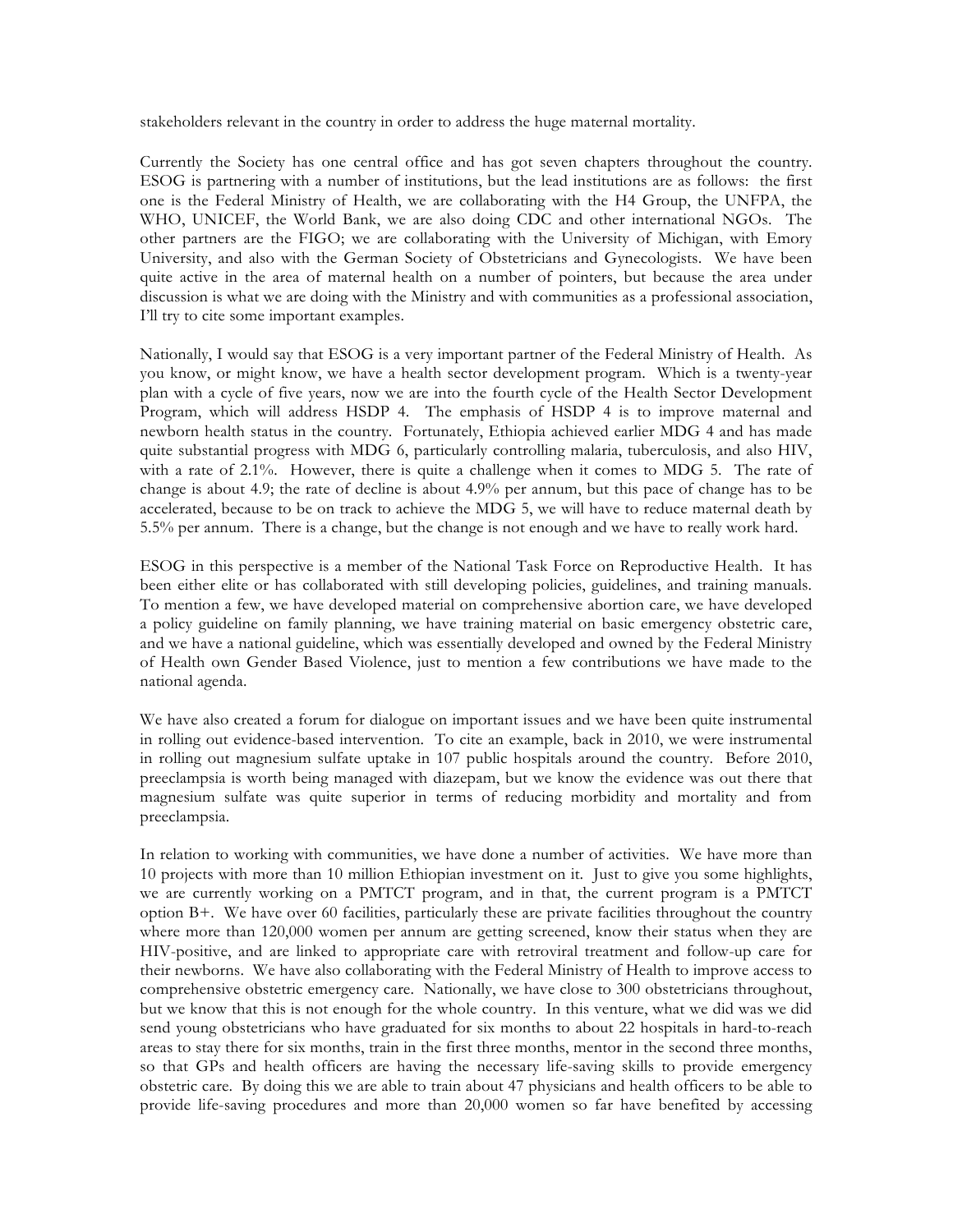operative services. Otherwise these women would have either been transferred elsewhere or have severed morbidities and mortalities because of a lack of access to essential interventions.

We have three model clinics, which are now currently reduced to two. We hope to increase those model clinics to about five. These are model clinics on gender-based violence, and particularly catering to the need of women who are surviving sexual assault. These are highly specialized clinics that offer comprehensive medical care, psychiatric care, and provide necessary legal evidences so that victims can pursue proper legal course.

Regarding postpartum hemorrhage, which is a very important killer disease in our part of the world, we have worked on a manual for health extension workers. As you might have heard from yesterday's presentation by Senait, we are close to 38,000 health extension workers who are catering to the need of the community. The lowest level of the health system is a health extension worker and there are two female health workers catering to a population of about 5,000. So in that relation, we have developed a training manual for the health extension workers on how to use misoprostol in case of home deliveries and what to do in case a woman is going to encounter a postpartum hemorrhage until she is transferred to the next facility. That training manual is translated in three languages and is distributed throughout the region.

We are also working on family planning and have recently completed what is known as a Logic Project in Leadership in Obstetrics for Impacting Change. With this project we have introduced for the first time, maternal disease audits into the country where nine hospitals and forty-five centers were involved in a process of quality assessment and quality improvement by looking at maternal disease and near misses in their respective facilities.

We are working with a number of health professional associations. ESOG has established a consortium of professional associations involving public health associations, nurse associations, midwife and medical doctor associations, and anesthesiologists and anesthetist associations. Essentially what we do is sit, discuss, and make sure that there is no competition between these associations. In anyway possible we try to complement each other in activities. This is gone through quite a process of building trust, building confidence, and also creating a mechanism of transparency so that none of these organizations are in any way in some sort of conflict or competition.

In conclusion, I would say that the society of professionals in the society of obstetricians and gynecologists have become one of the leads partner organizations, with a proven track record in terms of improving maternal health in the country. I thank you.

**Kwabena Danso**: Thank you. We have a fourth presentation for this session before we move on straight to the next one. It is by the Medical International Team, Myron Aldrink.

#### **Medical Teams International**

**Myron Aldrink**: Thank you. My name Myron Aldrink with Medical Teams International. I just have two quick questions to answer. We are an NGO – we were probably the only NGO here, or at least on of the few here – so the first question is why are we at the meeting? And the second question is how can we support you in what you are doing?

We are honored to be here for three reasons. One is that Medical Teams International is a nongovernmental organization that focuses on maternal health and also on trauma. By trauma we mean something like EMS, which is ambulances, how to transport people to the hospital, so that combination of maternal health and EMS trauma. The second reason is that we are also associated with the Medical Surgical Skills Institute at Korle Bu Teaching Hospital here in Accra. As you